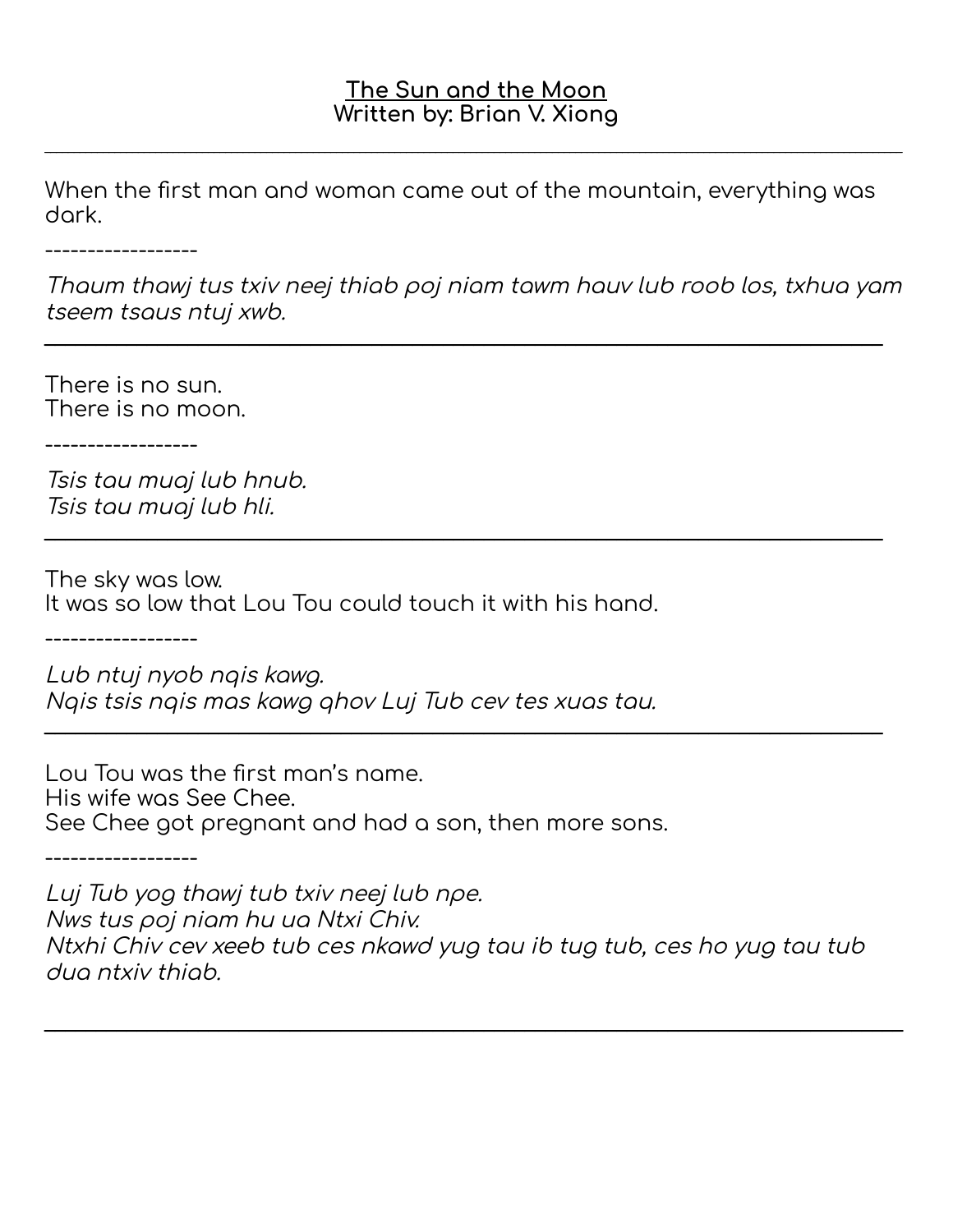One son's name was Teng Chu.

Teng Chu said, "The world is too small, Father. We have to make it bigger. People need a bigger place to live."

\_\_\_\_\_\_\_\_\_\_\_\_\_\_\_\_\_\_\_\_\_\_\_\_\_\_\_\_\_\_\_\_\_\_\_\_\_\_\_\_\_\_\_\_\_\_\_\_\_\_\_\_\_\_\_\_\_\_\_\_\_\_\_\_\_\_\_\_\_\_\_\_\_\_\_\_\_\_\_\_\_\_\_\_\_\_\_\_\_\_\_\_\_\_\_\_\_\_\_\_\_\_\_\_\_\_\_\_\_\_\_\_\_\_\_\_\_\_\_\_\_\_\_\_\_\_\_\_\_\_\_\_\_\_\_\_\_\_\_\_\_\_\_\_\_\_\_

------------------

Ib tug tub hu ua Theeb Tswv. Theeb Tswv hais tias, "Lub ntiaj teb no me me heev, Txiv. Peb yuav tsum muab ua kom loj tshaj no. Neeg thiaj li yuav mua chaw nyob."

\_\_\_\_\_\_\_\_\_\_\_\_\_\_\_\_\_\_\_\_\_\_\_\_\_\_\_\_\_\_\_\_\_\_\_\_\_\_\_\_\_\_\_\_\_\_\_\_\_\_\_\_\_\_\_\_\_\_\_\_\_\_\_\_\_\_\_\_\_\_\_\_\_\_\_\_\_\_\_\_\_\_

\_\_\_\_\_\_\_\_\_\_\_\_\_\_\_\_\_\_\_\_\_\_\_\_\_\_\_\_\_\_\_\_\_\_\_\_\_\_\_\_\_\_\_\_\_\_\_\_\_\_\_\_\_\_\_\_\_\_\_\_\_\_\_\_\_\_\_\_\_\_\_\_\_\_\_\_\_\_\_\_\_\_

\_\_\_\_\_\_\_\_\_\_\_\_\_\_\_\_\_\_\_\_\_\_\_\_\_\_\_\_\_\_\_\_\_\_\_\_\_\_\_\_\_\_\_\_\_\_\_\_\_\_\_\_\_\_\_\_\_\_\_\_\_\_\_\_\_\_\_\_\_\_\_\_\_\_\_\_\_\_\_\_\_\_

\_\_\_\_\_\_\_\_\_\_\_\_\_\_\_\_\_\_\_\_\_\_\_\_\_\_\_\_\_\_\_\_\_\_\_\_\_\_\_\_\_\_\_\_\_\_\_\_\_\_\_\_\_\_\_\_\_\_\_\_\_\_\_\_\_\_\_\_\_\_\_\_\_\_\_\_\_\_\_\_\_\_

So Teng Chu and his father clapped their hands. They stamped their feet three times.

------------------

Yog li ntawd, Theeb Tswb thiab nws txiv txawm npuaj teg. Nkawd txawm ntaug ntaw peb zaug tag nrho.

And Teng Chu pushed up the sky.

------------------

Thiab Theeb Tswv thawb lub ntuj rau puag saum ntuj lawm. \_\_\_\_\_\_\_\_\_\_\_\_\_\_\_\_\_\_\_\_\_\_\_\_\_\_\_\_\_\_\_\_\_\_\_\_\_\_\_\_\_\_\_\_\_\_\_\_\_\_\_\_\_\_\_\_\_\_\_\_\_\_\_\_\_\_\_\_\_\_\_\_\_\_\_\_\_\_\_\_\_\_\_\_\_\_\_\_\_\_\_\_\_\_\_\_\_\_\_\_\_\_\_\_\_\_\_\_\_\_\_\_\_\_\_\_\_\_\_\_\_\_\_\_\_\_\_\_\_\_\_\_\_\_\_\_\_\_\_\_\_\_\_\_\_\_\_

And he stretched the earth out to make it bigger.

------------------

Ces nws thiaj li muab lub ntiaj teb no rub kom loj dav ntxiv.

Then Teng Chu made a gold lamp. "This is for the day," he said. "We will call it SUN."

------------------

Ces Theeb Tswv puab kiag ib lub tsom teeb kub. "Qhov no yog tsom rau nruab hnub," nws hais. "Peb yuav hu nws LUB HNUB."